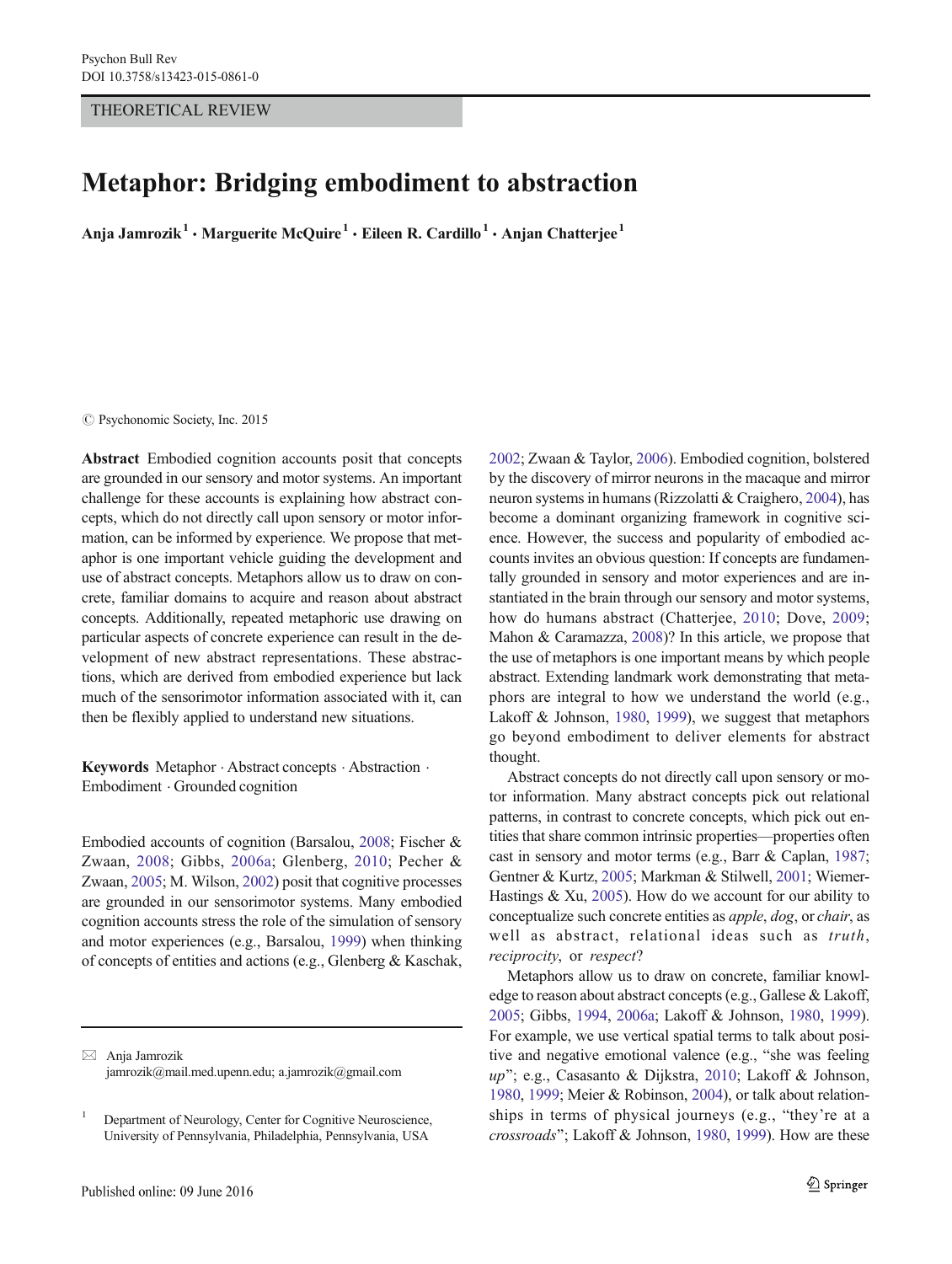concrete–abstract relations learned, and what are the consequences of this learning for embodied accounts? In the first section, we describe how metaphors can be used to extend our thinking and elaborate on the relation of embodied views and metaphor. The following two sections present behavioral and neural evidence that ultimately leads us to suggest that metaphors use embodiment to catapult our thinking into abstraction.

### Metaphor

Metaphors in nominal sentences (e,g,, X is a Y) are made up of two parts: a target, which is the topic of the statement, and a base, which provides information about the target. For example, in the metaphor "negotiation is a tool," *negotiation* is the target and tool is the base. Metaphors allow people to apply their knowledge of the base, which is typically more concrete and familiar, to inform their understanding of the less-familiar target (e.g., Gibbs, [1994](#page-8-0); Kövecses, [1986](#page-8-0), [2005;](#page-8-0) Lakoff & Johnson, [1980,](#page-8-0) [1999](#page-8-0); Lakoff & Turner, [1989](#page-8-0); Sweetser, [1990\)](#page-9-0). For example, if someone is learning about the concept negotiation, the metaphor "negotiation is a tool" enables him or her to infer that, like a tool, negotiation can be used to achieve a goal, and that its use is specific to certain situations. In contrast, the metaphor "negotiation is an art form" would highlight the role of skill and expertise involved in negotiations.

Someone's representation of the metaphor target can be quite sparse before being elaborated by drawing on knowledge of the base. However, an independent representation of the target concept may be necessary in order to map onto it from a base concept (Murphy, [1996,](#page-8-0) [1997](#page-8-0)). In other words, it is not possible to map knowledge onto a nonexistent concept. This raises the question of how metaphors can support the acquisition of new abstract concepts. We remain agnostic about the initial genesis of abstract concepts, but suggest that they begin as underspecified placeholders before the representations are elaborated by drawing on one or more concrete base domains. As the target concept representation is built up through multiple metaphoric mappings, the representation becomes more abstract, even as it becomes more specified, retaining only those relational patterns and sensorimotor features common across the mappings. We elaborate on how this process might occur later in the article.

The meaning of the base in a metaphoric context extends beyond the term's concrete sense. In the metaphor "negotiation is a tool," the meaning of *tool* in context might be something like an entity that can be used to amplify a person's ability to accomplish a social goal, which is distinguished from the term's basic sense—a handheld instrument that allows people to carry out a particular physical function. Of course, the base term may have several senses, some more abstract than the most basic, concrete sense.

Nominal metaphors (e.g., "my lawyer is a shark") in which the base and target are explicitly stated have received the most attention (e.g., Bowdle & Gentner, [2005;](#page-7-0) Glucksberg & Keysar, [1990](#page-8-0); Glucksberg & McGlone, [2001](#page-8-0); Ortony, [1979,](#page-8-0) [1993\)](#page-8-0). Accounts of nominal metaphor comprehension generally propose that understanding involves comparison of the base and target (i.e., sharks and lawyers; e.g., M. G. Johnson & Malgady, [1979;](#page-8-0) Miller, [1979;](#page-8-0) Ortony, [1979](#page-8-0); Tversky, [1977](#page-9-0)) or categorization of the target as a member of a category represented by the base (i.e., aggressive, predatory creatures; e.g., Glucksberg, [2001;](#page-8-0) Glucksberg & Keysar, [1990;](#page-8-0) Glucksberg, McGlone, & Manfredi, [1997](#page-8-0); Honeck, Kibler, & Firment, [1987;](#page-8-0) A. T. Johnson, [1996](#page-8-0)).

More recently, the *career-of-metaphor* account (Bowdle & Gentner, [2005](#page-7-0); Gentner & Bowdle, [2001;](#page-7-0) Gentner, Bowdle, Wolff, & Boronat, [2001](#page-8-0); Gentner & Wolff, [1997,](#page-7-0) [2000](#page-7-0); Wolff & Gentner, [2011\)](#page-9-0), an extension of structure-mapping theory (Gentner, [1983](#page-7-0)) to metaphor, has attempted to reconcile these views. According to structure-mapping, metaphors, like analogies, align the base and target, and then project inferences from the base to the target (e.g., Falkenhainer, Forbus, & Gentner, [1989;](#page-7-0) Gentner, [1983,](#page-7-0) [1989](#page-7-0); Gentner & Markman, [1997;](#page-7-0) Markman & Gentner, [1993](#page-8-0)). According to this account, the mode of metaphor mapping shifts from comparison to categorization as a metaphor becomes conventional.

Metaphors can be distinguished on the basis of the kind of alignment that holds between the base and target (Gentner & Clement, [1988\)](#page-7-0). In attributive metaphors, the base and target share object attributes. For example, in the metaphor "the sun is a tangerine," the base and target share the same shape and color. Relational metaphors are ones in which the base and target share relations or systems of relations. For example, in the metaphor "the mind is a kitchen," the base and target share the same relation to another entity (the place in which a meal or an idea is constructed over time). When aligning the representations of a metaphor's base and target, the goal is to find the maximal structurally consistent alignment (Falkenhainer et al., [1989](#page-7-0); Gentner & Markman, [1997](#page-7-0); Markman & Gentner, [1993\)](#page-8-0). According to the systematicity principle (Clement & Gentner, [1991;](#page-7-0) Gentner, [1983](#page-7-0)), there is a bias for deeper alignments, ones in which lower-order matches, such as those between objects, are connected by higher-order relations. All else being equal, matches based on larger, deeper relational systems, such as the ones shared by the base and target in relational metaphors, are preferred over shallow matches, such as the concrete properties shared by the base and target in attributive metaphors.

In addition to alignment type, metaphors vary by the word class of the base. Although most work on metaphor has examined noun-based, nominal metaphors, other types of word classes are frequently extended metaphorically, including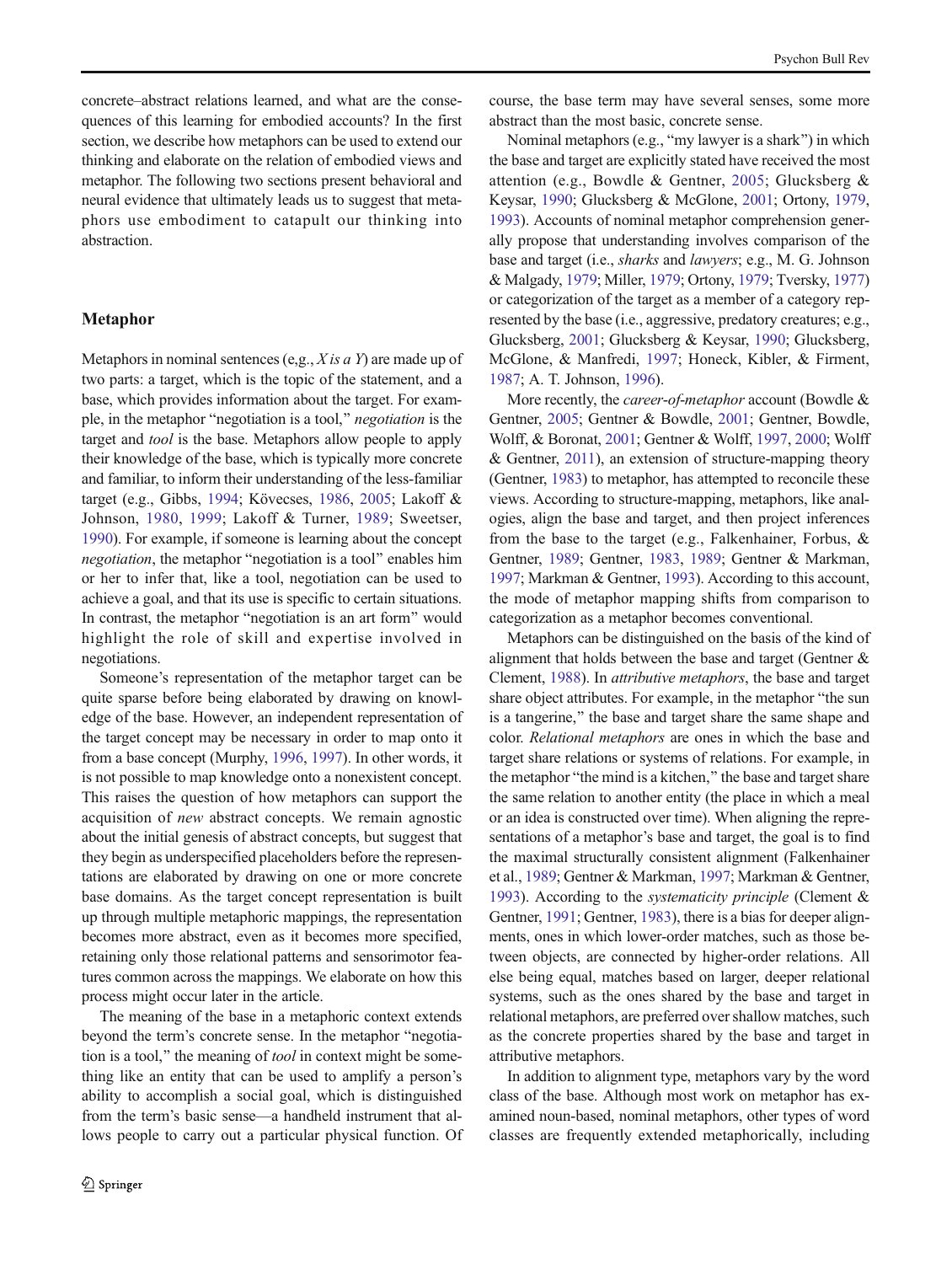verbs ("Mary ran for office"), prepositions ("Lucy is in love"), and adjectives ("Jane has a sweet heart"; e.g., Cameron, [2003](#page-7-0); Steen et al., [2010\)](#page-9-0). As is the case for nominal metaphors, the meaning of these metaphors' base terms in context extends beyond their basic, concrete sense(s). Some accounts have suggested that noun- and verb-based metaphors are processed in the same way (e.g., Torreano, Cacciari, & Glucksberg, [2005](#page-9-0)), whereas other accounts have suggested different processes (e.g., Chen, Widick, & Chatterjee, [2008\)](#page-7-0). Given this uncertainty, we will examine whether noun and verb metaphors result in abstraction through the same or through different processes.

### Metaphor and embodiment

Two possible embodied cognition views might account for how metaphor use can promote abstraction. Under a stronger embodied view (e.g., Gallese & Lakoff, [2005](#page-7-0); Gibbs, [2006b](#page-8-0); Gibbs, Costa Lima, & Francozo, [2004](#page-8-0); N. L. Wilson & Gibbs, [2007\)](#page-9-0), metaphor comprehension, like literal language comprehension, relies on sensorimotor simulation. In order to understand a metaphor such as "negotiation is a tool," we simulate what we know about the base concept tool, drawing on past situations in which tools have been used, and then use that knowledge to map onto the abstract target concept negotiation. This view predicts that using a metaphor activates the sensorimotor systems typically associated with experiencing the base concept in the metaphor. Using a metaphor whose base involves a spatial dimension (e.g., "he's feeling *down*") should activate sensory systems related to processing space. Using a metaphor whose base names a manner of movement (e.g., "*run* for office") should activate the motor or the visual motion system. Using a metaphor whose base involves gustatory information (e.g., "sweet" compliment") should activate the gustatory system. This activation should occur even for conventional metaphors, since processing the meaning of the base term requires sensorimotor simulation.

Some versions of this account (e.g., Barsalou, [1999\)](#page-7-0), have proposed that extremely familiar metaphors could use polysemy—that is, that the base could be interpreted directly by drawing on an existing word sense. For example, if the verb explode is often used in the context of describing emotion, then the conventional metaphor "John exploded with anger" might activate a simulation of angry behavior instead of a simulation of physical explosions. However, this account has not explained how these abstract word meanings are acquired in the first place.

Under a weaker embodied account (e.g., Boroditsky, [2000](#page-7-0); Boroditsky & Ramscar, [2002](#page-7-0); Chatterjee, [2010;](#page-7-0) Wolff & Gentner, [2011\)](#page-9-0), comprehending novel metaphors draws on sensorimotor information about the base, but the representation of the base can become abstracted through repeated metaphoric use. $\frac{1}{1}$  The career-of-metaphor account (Bowdle & Gentner, [2005;](#page-7-0) Gentner & Bowdle, [2001;](#page-7-0) Gentner & Wolff, [1997](#page-7-0), [2000](#page-7-0)) offers a possible explanation for how repeated metaphoric use results in abstraction. According to this view, novel metaphors are understood by aligning the representations of the target and the base. This alignment highlights any structure that the representations share, with relational commonalities being preferred over surface ones. For example, for the novel metaphor "negotiation is a muscle," aligning the representations of the base and target identifies what the two have in common (e.g., both enhance with training). If the same abstraction is derived from multiple alignments between a base and the target(s), it can be crystalized and stored as a new sense of the base term. For example, if after encountering "negotiation is a muscle," someone encountered other metaphors that made mappings with similar structural alignments, such as "reading is a muscle," "concentration is a muscle," "small talk is a muscle," and so forth, the person could then store the abstraction (i.e., an attribute that enhances with practice) as an additional (and salient, if used often enough) sense of the term *muscle*.

Two important characteristics derive from the metaphorical abstraction process: relational highlighting and sensorimotor shedding. When two representations are aligned, the alignment process favors deeper relational matches over shallow, surface-based matches (Clement & Gentner, [1991](#page-7-0)). People prefer relational metaphors to attributive metaphors (Gentner & Clement, [1988;](#page-7-0) Zharikov & Gentner, [2002](#page-9-0)), and relational similarity is correlated with aptness (Gentner & Clement, [1988\)](#page-7-0). Therefore, people may be more likely to repeat metaphors with deep relational matches, since these metaphors are apt and revealing. Over time, only those sensorimotor properties of the base that were repeatedly drawn on in metaphoric mappings will remain salient, whereas the rest are shed.

So far, we have focused on abstraction that results from repeated alignments between a base and different targets. This account can also be extended to explain how a novel abstract target concept can be built up by drawing on multiple concrete base domains. We suggest that abstract concepts begin as underspecified placeholders whose representations are subsequently built up, among other ways, through metaphoric mappings. For example, a learner might hear a novel word and identify the word as being abstract on the basis of cues such as word length and inflection (e.g., identifying the word independence as abstract because it is long and inflected; Reilly, Westbury, Kean, & Peelle, [2012](#page-8-0)). The learner could then create an underspecified representation of the concept

<sup>&</sup>lt;sup>1</sup> This idea can be contrasted with previous proposals that repeated metaphoric use can result in conventionalized schemas (e.g., the container schema—"I've had a *full* life," "there are good ideas in your argument") and conventional correspondences between domains (e.g., space to time), but not abstraction of the metaphoric base (Lakoff & Johnson, [1980](#page-8-0)).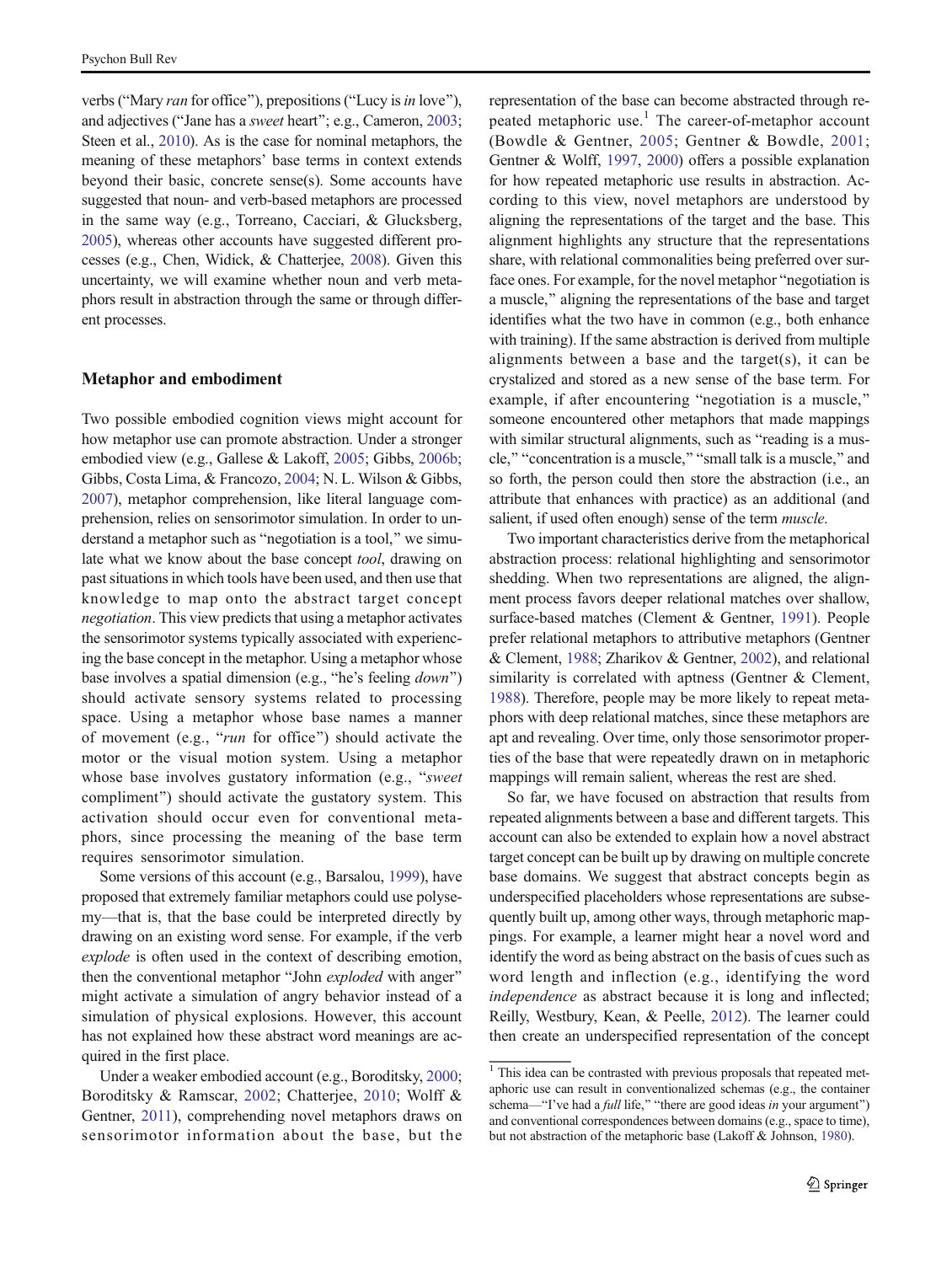that contained any information that could be gleaned from the word's contexts. Metaphors would allow the learner to build up and constrain this initial representation. The first metaphoric mapping from a concrete base domain to the target could be used to project inferences about the target. Subsequent metaphoric mappings would result in further inferences and act to constrain the representation. The relational patterns and sensorimotor properties common to the many metaphoric mappings between the target and the different bases would then be integrated into the full representation of the target. If the base domains are quite diverse (e.g., space, taste, visual motion), the resulting target representation would likely be sparse in sensorimotor detail but rich in relational information—the hallmarks of an abstract concept.

This idea differs from some previous accounts (e.g., Gibbs, [1994;](#page-8-0) Lakoff, [1987;](#page-8-0) Lakoff & Johnson, [1980\)](#page-8-0), which have proposed that abstract concepts are represented in terms of concrete domains (i.e., that there is no independent representation of abstract concepts). According to the present account, knowledge drawn from concrete bases is used to build up the representation of an abstract concept that can then be used without drawing on the concrete domains that informed it.

As we outlined earlier, in addition to noun metaphors, verbs, prepositions, and adjectives are also frequently used figuratively. How would abstraction occur for these types of metaphors? By way of illustration, we consider verb metaphors. Relatively few accounts have been put forward to explain how verb metaphors are understood (e.g., Chen et al., [2008;](#page-7-0) Frisson & Pickering, [2001](#page-7-0); Torreano et al., [2005](#page-9-0)). According to Chen et al.'s [\(2008](#page-7-0)) account, verbs have sensorimotor features as well as more abstract features, and metaphorical uses of verbs are understood by highlighting those features that are in accordance with the verbs' linguistic context (e.g., the nouns it is paired with). This idea is consistent with evidence that if the noun does not fit the selectional restrictions of the verb, as occurs in metaphor, the meaning of the verb adjusts more than the meaning of the noun (Gentner & France, [1988](#page-7-0)).

The spatial and motion features of an action named by a verb are likely to hold only for typical agents and patients of that action. For example, the action named by the verb gallop involves four legs being off the ground at the same time if the agent has four legs. If a person is galloping, that sensorimotor feature no longer holds. If a verb's meaning adjusts depending on the nouns with which it is paired, then if it is paired with an atypical agent or patient, the sensorimotor features incompatible with the noun pairing will not be incorporated into its meaning. In contrast, verbs maintain their relational meanings even when paired with atypical agents or patients. For example, the verb clean conveys removing a mess. This relational meaning applies with a typical agent (Sal *cleaned* the floor), and is retained with an atypical agent (the software cleaned the hard drive).

If a verb is extended metaphorically in a novel way—for example, in the metaphor "the emails galloped into her phone^—the sentence is understood by using the linguistic context to adjust the meaning of the verb. If that particular meaning of the verb (e.g., *gallop* meaning "entering quickly and dramatically^) were repeated frequently enough (e.g., "new clients galloped into the organization," "problems galloped into their marriage," etc.), that meaning would be highlighted and would become a salient sense of the verb. This new sense retains the verb's relational meaning, and even retains some sense of speed, but lacks much of the verb's concrete sensorimotor associations, such as the specific manner of motion involved in the movement of limbs.

Regardless of whether nouns or verbs are used figuratively, there are advantages to deriving a metaphoric abstraction instead of repeatedly drawing on a full representation of the metaphoric base. As compared to the metaphoric base, the abstraction is more productive and flexible. Since the abstraction is confined by fewer surface (sensorimotor) features, it can be aligned with new targets more easily, because the alignment does not involve matching many surface features. Learning the abstraction and its applications in new contexts provides a powerful heuristic by which new abstract ideas can be formulated from and informed by old concrete experiences.

#### Embodiment and behavioral studies of metaphor

Metaphors frame our thinking. They help us reason about unfamiliar abstract domains and influence our representation of those domains. For example, Thibodeau and Boroditsky [\(2011\)](#page-9-0) found that metaphors affected the conceptualization of *crime*. If crime was described as a "beast preying on" a fictional town, people recommended catching and imprisoning criminals. Alternatively, if crime was described as a "virus infecting" the town, people were more likely to recommend investigating its causes and "inoculating" the community. The base of the metaphor framed how people thought about the problem and the solutions they favored. Similarly, metaphor allows people to reason about the abstract domain of time by drawing on the more familiar and readily observable domain of spatial movement. Physical movement in space (whether real or imagined) has been found to influence the conceptualization of time (Boroditsky, [2000;](#page-7-0) Boroditsky & Ramscar, [2002](#page-7-0)). Along with work demonstrating other cross-domain mappings from concrete to more abstract domains (e.g., Ackerman, Nocera, & Bargh, [2010;](#page-7-0) Chiao et al., [2009](#page-7-0); Meier & Robinson, [2004](#page-8-0)), the results from these studies are evidence that our understanding of the physical world can shape our representations and reasoning about abstract concepts.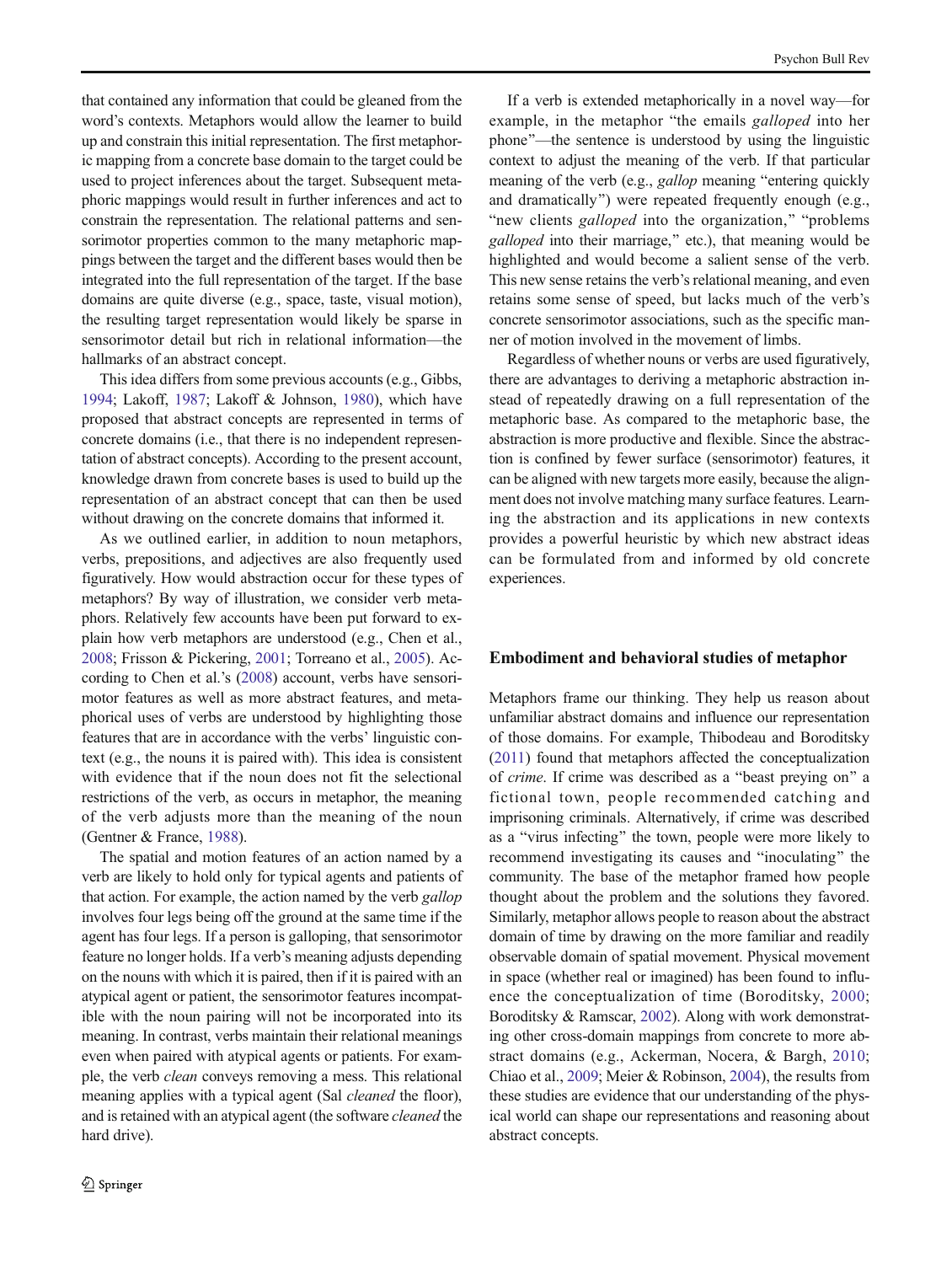According to the embodiment views outlined earlier, metaphor comprehension draws initially on sensorimotor experience. In line with this view, physical movement can facilitate metaphor comprehension. N. L. Wilson and Gibbs ([2007\)](#page-9-0) found that people were faster to assess whether or not a sentence was meaningful if they had performed (or imagined performing) a congruent motion before reading a metaphor  $(e.g., a grasping motion before reading "grasp a concept"),$ suggesting that comprehension of the metaphorical term grasp draws from simulation of its literal meaning. Further evidence has come from Richardson, Spivey, Barsalou, and McRae [\(2003\)](#page-9-0), who found that readers simulate horizontal and vertical paths that are implied by both concrete and abstract verbs (e.g., push vs. lift, argue vs. respect). The spatial orientation implied by the verb affected later performance on a visual discrimination task and on the encoding of a visual memory.

According to a strong embodiment view, metaphor comprehension relies on automatic and obligatory sensorimotor simulation. Such comprehension might become faster or more efficient with increased experience with a particular metaphorical mapping, but it will not be eliminated even for conventional metaphorical uses. According to a weaker embodiment view, repeated metaphoric use should result in abstraction. In line with the weaker view, there is linguistic support for the idea that the mode of metaphor processing shifts over the course of familiarization. When people encounter a novel mapping between a target and a base, they prefer that it be expressed in simile form (e.g., an obsession is like a tumor vs. an obsession is a tumor), which makes explicit the comparison involved (Bowdle & Gentner, [2005\)](#page-7-0). However, after repeatedly encountering similar mappings between a base and different targets (e.g., "doubt is like a tumor," "a grudge is like a tumor"), their preference for the metaphor form ("an obsession is a tumor") increases (Bowdle & Gentner, [2005](#page-7-0)). This shift in preference suggests that an explicit comparison between the base and targets becomes less necessary over the course of familiarization. Instead, people align new targets with the metaphoric abstraction derived from the mappings, and categorize them as members of an abstract category now exemplified by the base.

Both the strong and weak embodiment views predict that familiarization should increase the speed of metaphor comprehension. In line with this prediction, conventional metaphors are processed faster than novel ones (Blank, [1988;](#page-7-0) Bowdle & Gentner, [2005;](#page-7-0) Gentner & Wolff, [1997](#page-7-0)). Under a strong embodiment view, this is because of improved speed or efficiency of simulation. Under a weaker view, this is because aligning a target with a metaphoric abstraction is less computationally costly than aligning a target with a novel metaphoric base. Once a metaphor is familiar (e.g., "loneliness is a desert") and the base term (*desert*) has been used frequently enough to become polysemous, the base simultaneously activates a literal concept (a sandy, hot place) and an abstract category (void of people) (Gentner & Wolff, [1997\)](#page-7-0). Using a cross-modal priming experiment, Blasko and Connine ([1993](#page-7-0)) showed that metaphoric and literal meanings are both equally accessible, but only for metaphors that are highly familiar (or highly apt). Neural studies, as we will discuss below, might offer methods that could adjudicate between strong and weak embodied accounts that are not distinguished easily by behavioral methods alone.

The abstract metaphoric meaning of a base term may be accessed even before its literal meaning. Giora [\(1997,](#page-8-0) [1999,](#page-8-0) [2003\)](#page-8-0) proposed that most words have multiple meanings that vary in their salience. A metaphorical meaning that is highly salient can be accessed first, and the metaphor will be understood rapidly. When this meaning is not salient, it will be understood more slowly. Glucksberg, Newsome, and Goldvarg ([2001](#page-8-0)) suggested that a base term's metaphoric meaning can become salient through context or priming. They asked people first to read a metaphor (e.g., "my lawyer is a shark") and then to verify literal statements about the base (shark). Metaphor priming inhibited access to the information associated with the literal meaning of the base (e.g., sharks are good swimmers), leading to significantly longer response times than when people were primed with literal statements (e.g., Bhammerhead is a species of shark^). In a similar study, Glucksberg, McGlone, and Manfredi [\(1997](#page-8-0)) found that priming an attribute of the literal meaning of a base interfered with access to its metaphorical meaning. The metaphorical meaning of a word or phrase can become its default, most salient meaning given the right context, through priming or through repeated exposure.

If repeated frequently enough, metaphorical meanings become conventionalized within a language, resulting in polysemy (e.g., Gibbs, [1994](#page-8-0); Glucksberg & Keysar, [1990](#page-8-0); Lehrer, [1990;](#page-8-0) Miller, [1979;](#page-8-0) Sweetser, [1990\)](#page-9-0). Metaphors can also lead to a shift in word meaning over time. For example, spatial terms have come to have dominant temporal meanings through metaphoric extension (e.g., Heine, [1997](#page-8-0); Traugott, [1978\)](#page-9-0), and words related to sensory perception to have meanings related to mental activity (e.g., "I see that point"; Sweetser, [1990](#page-9-0)).

Historically, abstract, figurative meanings appear later than the literal meaning in written language (Zharikov & Gentner, [2002\)](#page-9-0). The literal meaning of the word sanctuary (i.e., a holy building), for example, first appeared in text in 1340. By 1685, however, the same word was also used figuratively to mean a safe space (Zharikov & Gentner, [2002\)](#page-9-0). Together, these findings support the idea that repeated metaphoric uses result in abstractions that are stored as additional word senses, both for individual people and for a population of speakers of a language.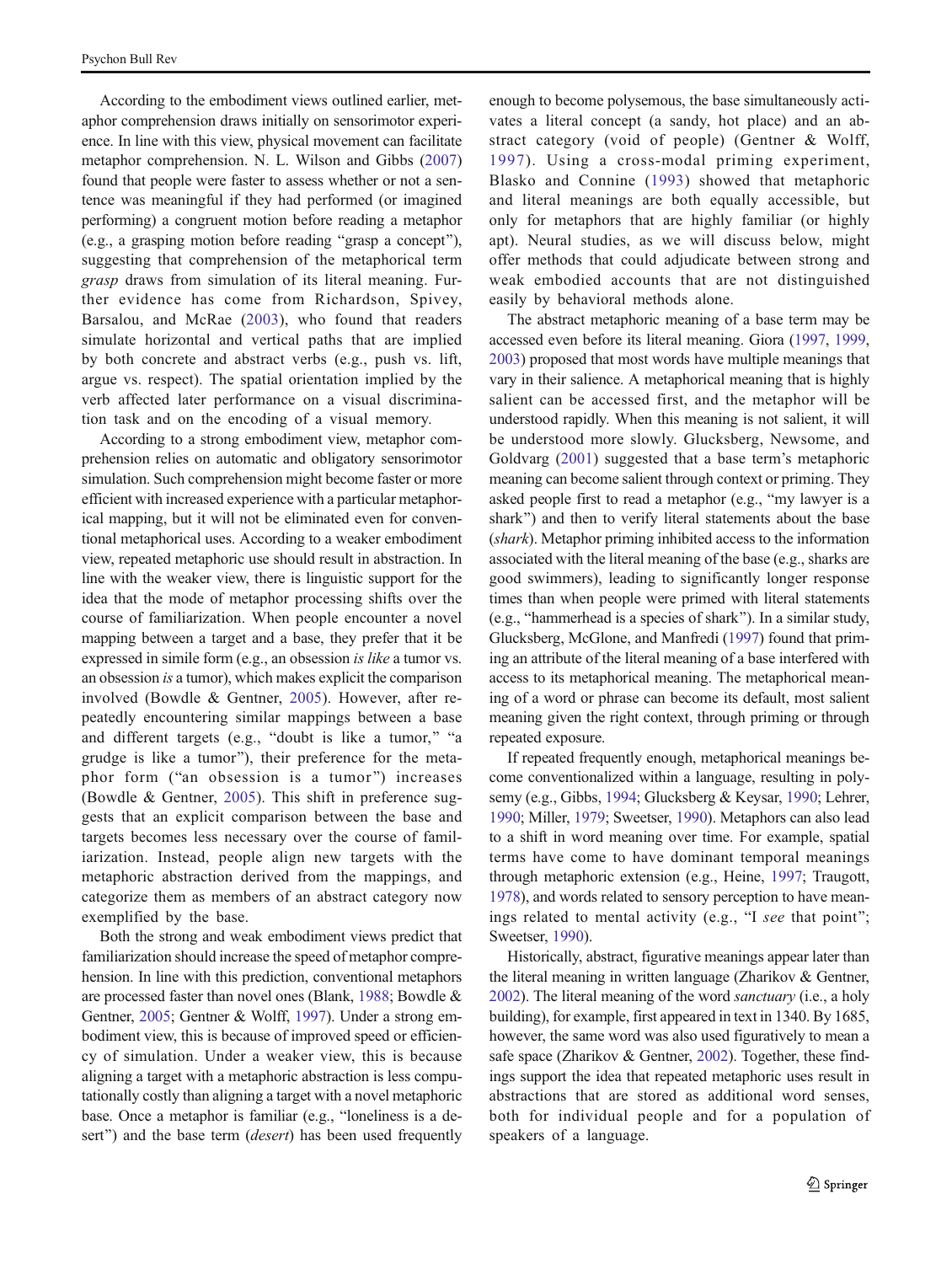#### Embodiment and neural studies of metaphor

According to a strong embodiment view, simulation is both automatic and necessary for understanding language, with conceptual access requiring reactivation of the sensorimotor activity needed for a concept's perception and execution. Under this view, even abstract ideas are understood through concrete concepts, and thus are mediated by the same sensorimotor simulations and neural structures (e.g., Gallese & Lakoff, [2005;](#page-7-0) Gibbs, [2006b](#page-8-0); Gibbs, Costa Lima, & Francozo, [2004](#page-8-0); N. L. Wilson & Gibbs, [2007\)](#page-9-0). In the case of action verbs, for instance, both literal and figurative usages are predicted to rely on motor areas. In support of this view, words referring to literal actions by specific body parts appear to engage motor/ premotor cortex, and in a manner loosely consistent with the somatotopic organization of these regions (Hauk, Johnsrude, & Pulvermüller, [2004;](#page-8-0) Kemmerer, Castillo, Talavage, Patterson, & Wiley, [2008;](#page-8-0) Tettamanti et al., [2005](#page-9-0)). Evidence for semantic somatotopy in the case of figurative uses of action words, however, is mixed. Some studies have indicated somatotopic activation in motor areas when participants read both literal ("John *grasped* the object") and idiomatic ("John grasped the idea^) uses of action verbs (Boulenger, Hauk, & Pulvermüller, [2009](#page-7-0); Boulenger, Shtyrov, & Pulvermüller, [2012\)](#page-7-0), whereas others have observed motor activation only for literal, but not for idiomatic, senses (Aziz-Zadeh, Wilson, Rizzolatti, & Iacoboni, [2006;](#page-7-0) Raposo, Moss, Stamatakis, & Tyler, [2009\)](#page-8-0).

These mixed results are further challenged by the larger literature on action-verb processing, which does not indicate consistent motor activation even in literal usage (for a recent meta-analysis, see Watson, Cardillo, Ianni, & Chatterjee, [2013\)](#page-9-0). These discrepancies suggest that motor engagement may depend on the task, context, participant experience with the actions, or some combination of these factors. Furthermore, our experience with actions entails their observation as well as their execution, suggesting a role for perceptual and not just motor simulations in understanding action words, even within an embodiment framework.

This more broadly construed embodied hypothesis has been tested in several recent investigations of literal and figurative extensions of verbs with salient motion features. Of critical interest is whether motion words activate area MT+, primary cortex for visual motion perception (Tootell et al., [1995\)](#page-9-0), and adjacent secondary areas including posterior middle temporal gyrus (pMTG), an area responsive to words with motion associations (Kable, Kan, Wilson, Thompson-Schill, & Chatterjee, [2005;](#page-8-0) Kable, Lease-Spellmeyer, & Chatterjee, [2002](#page-8-0)). Consistent with embodiment predictions, motionsensitive cortex is more strongly activated when reading about literal motion rather than non-motion (Humphreys, Newling, Jennings, & Gennari, [2013;](#page-8-0) Wallentin et al., [2011](#page-9-0)), and when reading sentences with figurative extensions of motion verbs,

whether they are used metaphorically ("The man *fell* under her spell"; Chen et al., [2008](#page-7-0)) or to convey fictive motion ("The pipe goes into the house"; Saygin, McCullough, Alac, & Emmorey, [2010;](#page-9-0) [Wallentin, Lund, Östergaard, Östergaard, &](#page-9-0) [Roepstorff, 2005](#page-9-0); [Wallentin, Östergaard, Lund, Östergaard, &](#page-9-0) [Roepstorff, 2005](#page-9-0)). Notably, in all but one of these studies (Saygin et al., [2010](#page-9-0)), motion verbs did not engage primary motion perception cortex, MT+, but instead neighboring cortex, such as  $pMTG<sup>2</sup>$ . According to a strong embodiment view, which posits automatic and obligatory simulation, we would expect to see primary sensorimotor activation for both literal and figurative motion verb uses. The pattern of results is not consistent with this view. Instead, figurative uses seem to engage secondary areas anterior to primary motion cortex, which may process more abstracted conceptual representations of motion (Chatterjee, [2008](#page-7-0)), consistent with a weaker version of the embodiment hypothesis.

Although most fMRI studies of embodiment have focused on motion verbs, embodied accounts predict sensory engagement for whatever modality is most salient to a word's meaning. Citron and Goldberg ([2014\)](#page-7-0) considered the domain of taste, observing greater recruitment of both primary and secondary gustatory areas for taste as compared to nontaste words, and for metaphoric as compared to literal senses of taste words ("She received a sweet/nice compliment"). Lacey, Stilla, and Sathian ([2012](#page-8-0)) considered the domain of texture, observing greater recruitment of some, but not all, non-primary texture-selective sensory regions for metaphoric relative to literal senses of texture words ("She had a *rough/bad* day"). The inconsistent recruitment of primary sensorimotor areas argues against claims of obligatory and automatic simulations, suggesting instead that secondary association cortices may be sufficient for representing linguistically coded concepts. Importantly, most of the reviewed studies have relied on reverse inference to assign sensorimotor functions to activated regions or have used anatomically defined regions of interest. To more vigorously test embodied hypotheses, studies would need to examine activation within areas defined by sensory and motor functional localizers.

Thus, neuroimaging has provided substantial evidence for the sensorimotor grounding of metaphors, but has only partially supported strong claims for obligatory reactivation of the same neural processes required for perception and action. We suggest, in agreement with others (Aziz-Zadeh & Damasio, [2008;](#page-7-0) Cardillo, Schmidt, Kranjec, & Chatterjee, [2010;](#page-7-0) Desai, Binder, & Conant, [2011\)](#page-7-0), that the mixed support for primary sensorimotor cortex reactivation underscores the importance of metaphor diversity. The strength of

 $2$  One possible reason for the differences in results across studies may be the variability of MT+ locations across people. Only the Humphreys et al. ([2013](#page-8-0)) and Saygin et al. ([2010](#page-9-0)) studies used MT+ functional localizers. The discrepancy in findings across studies underscores the importance of including functional localizers to identify regions of interest.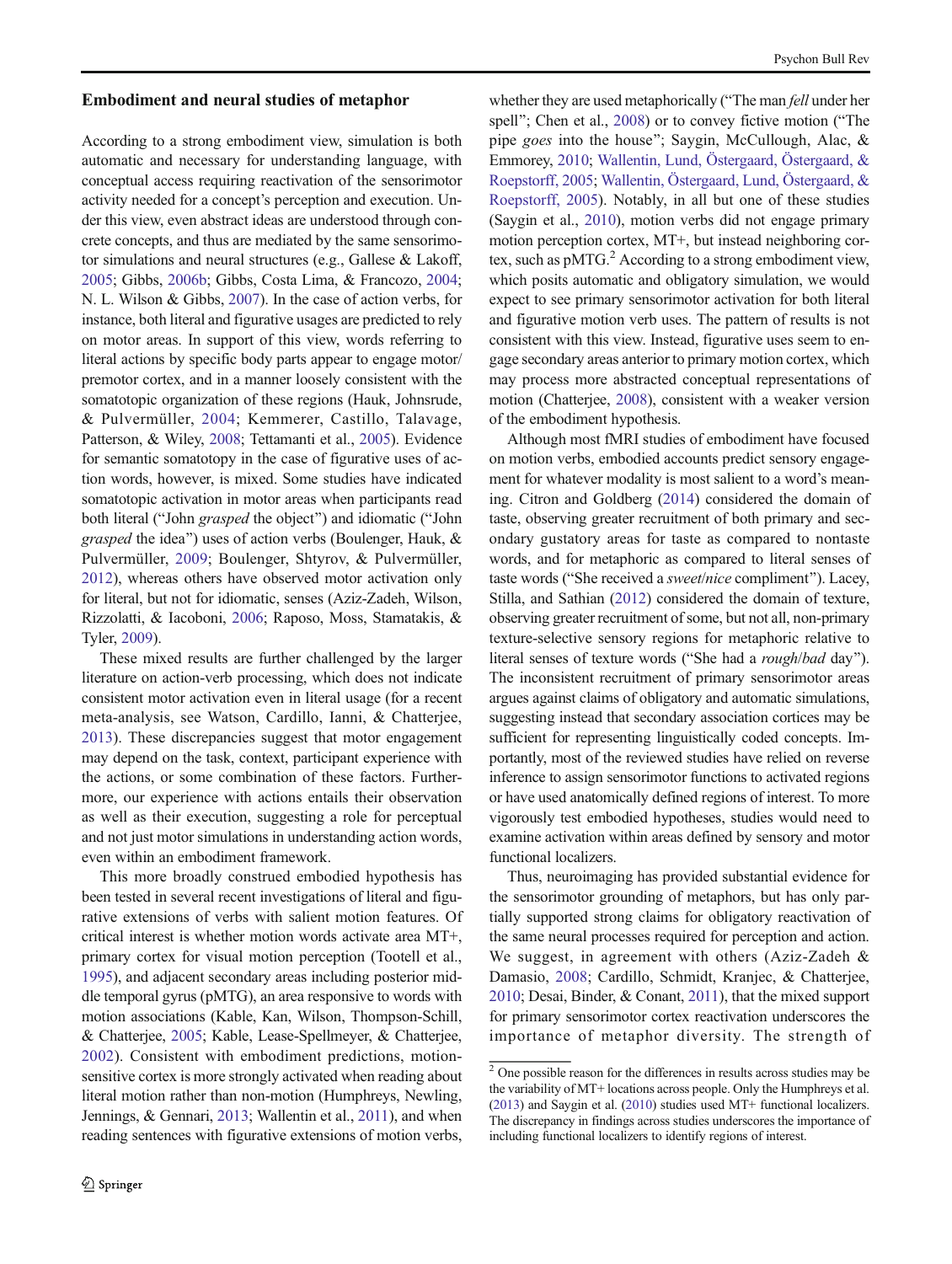sensorimotor features in a particular word use (e.g., Lebois, Wilson-Mendenhall, & Barsalou, [2014](#page-8-0); Zwaan & Taylor, [2006\)](#page-9-0) and participants' familiarity with a more abstract sense (e.g., Giora, [1997](#page-8-0), [1999](#page-8-0); Mashal, Faust, Hendler, & Jung-Beeman, [2007\)](#page-8-0) may be strong modulators of cognitive and neural processing. Consistent with this view, Desai et al. [\(2011](#page-7-0)) observed comparable activation of secondary sensorimotor areas associated with action planning and coordination for literal and metaphoric sentences of arm/hand action verbs, whereas activity in primary motor areas was negatively correlated with familiarity in both conditions (see also Obert et al., [2014\)](#page-8-0). This result suggests that failures to observe motor cortex engagement in previous studies (Aziz-Zadeh et al., [2006](#page-7-0); Raposo et al., [2009\)](#page-8-0) occurred because highly conventional, idiomatic sentences were tested. Sensorimotor features were irrelevant to the idiomatic senses of the verbs, which have been sufficiently overlearned to become lexicalized, obviating the need to extrapolate from a simulation of the literal sense. A novel sense, however, requires online abstraction, a process entailing initial activation of a word's literal sense via sensorimotor simulation and subsequent, rapid selection and integration only of those features aligned to create the metaphorical meaning. With repeated exposure to a novel metaphor, people learn and store the abstraction as another sense of the metaphor base. They can then resolve the meaning of a subsequently encountered metaphor with the same base term by drawing on this abstraction instead of by simulating the base's literal sense. Therefore, the strength of sensorimotor engagement in metaphor may reflect the degree of experience that people have with deriving a metaphoric abstraction (Cardillo, Watson, Schmidt, Kranjec, & Chatterjee, [2013](#page-7-0)).

According to a weaker embodiment view, a metaphor's sensorimotor grounding will also vary depending on the strength of sensorimotor features in the metaphoric abstraction. For example, attributive metaphors ("the sun is a tangerine") should result in metaphoric abstractions that retain more sensorimotor features than do relational metaphors ("the mind is a kitchen"). The same view can be extended to other figurative uses, such as fictive motion, which should retain some sensorimotor features of literal motion, and idiomatic uses, which should retain few, if any, sensorimotor features.

Studies directly comparing figurative expressions varying in the strength of sensorimotor features support this graded view. For instance, a comparison of literal, metaphoric, and idiomatic uses of action verbs to abstract sentences has indicated sensorimotor grounding in a secondary actionprocessing area (anterior inferior parietal lobule) for literal and metaphoric but not for idiomatic senses, and a linear trend paralleling the verb uses degrees of sensorimotor abstraction (i.e., literal > metaphoric > idiomatic > abstract; Desai, Conant, Binder, Park, & Seidenberg, [2013\)](#page-7-0). Similar graded observations have been made in fMRI and transcranial magnetic stimulation (TMS) studies comparing literal, fictive, metaphoric,

and idiomatic extensions of motion verbs (Cacciari et al., [2011](#page-7-0); Romero Lauro, Mattavelli, Papagno, & Tettamanti, [2013\)](#page-9-0).

Taken together, we argue that neural studies of metaphor comprehension support weak embodiment accounts, in which sensorimotor grounding is most likely when the sensorimotor features of a word are especially relevant for comprehension (as when encountering novel metaphoric uses), but is otherwise optional or epiphenomenal. Furthermore, the degree of sensorimotor grounding is graded by the strength of sensorimotor features in abstracted senses and by our experience with those abstractions. We predict that less familiar and less abstract senses will be more strongly grounded in modalityspecific cortex, and that the processing of more familiar and more abstract senses will be neurally shifted toward perisylvian language areas. However, it remains to be seen whether sensorimotor engagement is ever *necessary* for comprehension. To convincingly argue against an epiphenomenal or facilitatory interpretation, patient or virtual lesion (i.e., TMS) investigations demonstrating that the inability to draw upon relevant sensorimotor cortices impairs comprehension would be needed.<sup>3</sup> However, our main point and prediction remains that if repeated metaphor use is a vehicle by which humans abstract, then the comprehension of metaphors over time should become less likely to be grounded in sensorimotor cortices.

#### Conclusions

Embodiment accounts have become a dominant frame for thinking about cognitive processes. However, such accounts face an obvious question: If cognition is grounded in sensory and motor systems, how do humans escape this grounding to engage in abstract thoughts and think relationally? We suggest that metaphor is one vehicle that guides the development and use of abstract concepts. Repeatedly drawing on particular aspects of concrete entities and events in order to highlight their abstract relational properties extends our conceptual reach beyond the grounding provided by sensorimotor systems. These abstract representations can be flexibly applied to new situations and serve as a powerful heuristic to understand new situations using the relational lessons learned from old ones.

 $\frac{3}{3}$  Some initial evidence suggesting that a form of motor engagement may be necessary for figurative language comprehension has come from a study showing that Parkinson's patients were impaired (slower) in understanding literal action sentences ("The sailor *pulled* the rope around the mast") and idiomatic action sentences ("The bank *pulled* the plug on the deal"), but not sentences that involved abstract verbs ("The violent film changed all of his ideas"), as compared to control participants (Fernardino et al., [2013](#page-7-0)). However, even this study implicated impairments of higherorder motor control circuits instantiated through the basal ganglia, rather than primary motor outflow.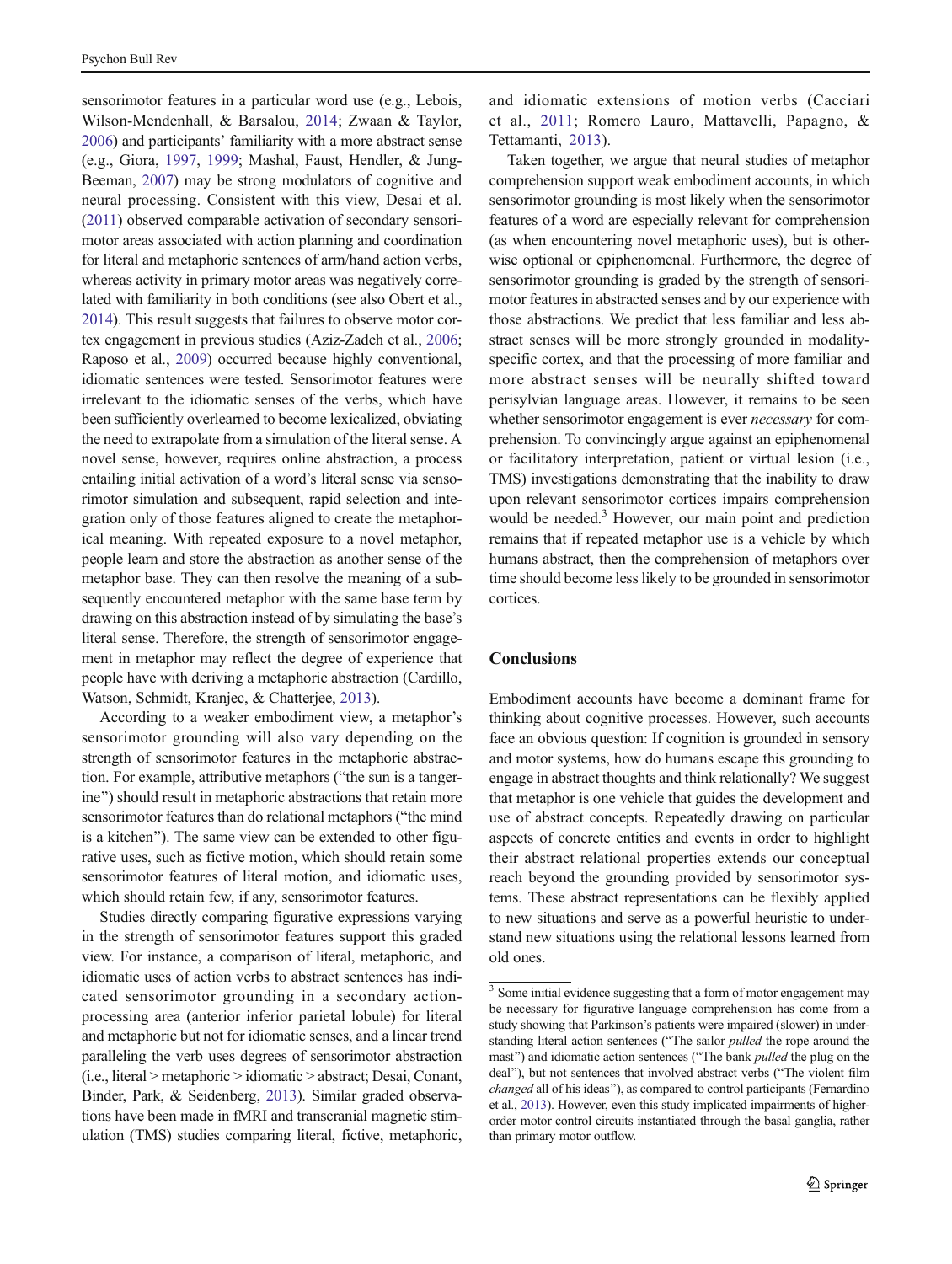## <span id="page-7-0"></span>References

- Ackerman, J. M., Nocera, C. C., & Bargh, J. A. (2010). Incidental haptic sensations influence social judgments and decisions. Science, 328, 1712–1715. doi[:10.1126/science.1189993](http://dx.doi.org/10.1126/science.1189993)
- Aziz-Zadeh, L., & Damasio, A. (2008). Embodied semantics for actions: Findings from functional brain imaging. Journal of Physiology, 102, 35–39.
- Aziz-Zadeh, L., Wilson, S. M., Rizzolatti, G., & Iacoboni, M. (2006). Congruent embodied representations for visually presented actions and linguistic phrases describing actions. Current Biology, 16, 1818–1823. doi[:10.1016/j.cub.2006.07.060](http://dx.doi.org/10.1016/j.cub.2006.07.060)
- Barr, R. A., & Caplan, L. J. (1987). Category representations and their implications for category structure. Memory & Cognition, 15, 397– 418.
- Barsalou, L. W. (1999). Perceptual symbol systems. Behavior and Brain Sciences, 22, 577-609. doi:[10.1017/S0140525X99002149.](http://dx.doi.org/10.1017/S0140525X99002149) disc. 609–660.
- Barsalou, L. W. (2008). Grounded cognition. Annual Review of Psychology, 59, 617–645. doi[:10.1146/annurev.psych.59.103006.](http://dx.doi.org/10.1146/annurev.psych.59.103006.093639) [093639](http://dx.doi.org/10.1146/annurev.psych.59.103006.093639)
- Blank, G. D. (1988). Metaphors in the lexicon. Metaphor and Symbol, 3, 21–36.
- Blasko, D. G., & Connine, C. M. (1993). Effects of familiarity and aptness on metaphor processing. Journal of experimental psychology: Learning, memory, and cognition, 19, 295.
- Boroditsky, L. (2000). Metaphoric structuring: Understanding time through spatial metaphors. Cognition, 75, 1–27.
- Boroditsky, L., & Ramscar, M. (2002). The roles of body and mind in abstract thought. Psychological Science, 13, 185–189. doi:[10.1111/](http://dx.doi.org/10.1111/1467-9280.00434) [1467-9280.00434](http://dx.doi.org/10.1111/1467-9280.00434)
- Boulenger, V., Hauk, O., & Pulvermüller, F. (2009). Grasping ideas with the motor system: Semantic somatotopy in idiom comprehension. Cerebral Cortex, 19, 1905–1914.
- Boulenger, V., Shtyrov, Y., & Pulvermüller, F. (2012). When do you grasp the idea? MEG evidence for instantaneous idiom understanding. NeuroImage, 59, 3502–3513.
- Bowdle, B., & Gentner, D. (2005). The career of metaphor. Psychological Review, 112, 193–216.
- Cacciari, C., Bolognini, N., Senna, I., Pellicciari, M. C., Miniussi, C., & Papagno, C. (2011). Literal, fictive and metaphorical motion sentences preserve the motion component of the verb: ATMS study. Brain and Language, 119, 149–157.
- Cameron, L. (2003). Metaphor in educational discourse. New York: Continuum.
- Cardillo, E. R., Schmidt, G. L., Kranjec, A., & Chatterjee, A. (2010). Stimulus design is an obstacle course: 560 matched literal and metaphorical sentences for testing neural hypotheses about metaphor. Behavior Research Methods, 42, 651–664. doi[:10.3758/BRM.](http://dx.doi.org/10.3758/BRM.42.3.651) [42.3.651](http://dx.doi.org/10.3758/BRM.42.3.651)
- Cardillo, E. R., Watson, C. E., Schmidt, G. L., Kranjec, A., & Chatterjee, A. (2013). From novel to familiar : Tuning the brain for metaphors. NeuroImage, 59, 3212–3221.
- Casasanto, D., & Dijkstra, K. (2010). Motor action and emotional memory. Cognition, 115, 179–185. doi:[10.1016/j.cognition.2009.11.002](http://dx.doi.org/10.1016/j.cognition.2009.11.002)
- Chatterjee, A. (2008). The neural organization of spatial thought and language. Seminars in Speech and Language, 29, 226–238.
- Chatterjee, A. (2010). Disembodying cognition. Language and Cognition, 2, 79–116. doi[:10.1515/LANGCOG.2010.004](http://dx.doi.org/10.1515/LANGCOG.2010.004)
- Chen, E., Widick, P., & Chatterjee, A. (2008). Functional–anatomical organization of predicate metaphor processing. Brain and Language, 107, 194–202.
- Chiao, J. Y., Harada, T., Oby, E. R., Li, Z., Parrish, T., & Bridge, D. J. (2009). Neural representations of social status hierarchy in human inferior parietal cortex. Neuropsychologia, 47, 354–363.
- Citron, F. M. M., & Goldberg, A. E. (2014). Metaphorical sentences are more emotionally engaging than their literal counterparts. Journal of Cognitive Neuroscience, 26, 2585–2595.
- Clement, C. A., & Gentner, D. (1991). Systematicity as a selection constraint in analogical mapping. Cognitive Science, 15, 89–132.
- Desai, R., Binder, J., & Conant, L. (2011). The neural career of sensorymotor metaphors. Journal of Cognitive Neuroscience, 23, 2376– 2386.
- Desai, R. H., Conant, L. L., Binder, J. R., Park, H., & Seidenberg, M. S. (2013). A piece of the action: modulation of sensory-motor regions by action idioms and metaphors. NeuroImage, 83, 862–869.
- Dove, G. O. (2009). Beyond perceptual symbols: A call for representational pluralism. Cognition, 110, 412-431.
- Falkenhainer, B., Forbus, K. D., & Gentner, D. (1989). The structuremapping engine: Algorithm and examples. Artificial Intelligence, 41, 1–63.
- Fernardino, L., Contant, L. L., Binder, J. R., Blindauer, K., Hiner, B., Spangler, K., & Desai, R. H. (2013). Where is the action? Action sentence processing in Parkinson's disease. Neuropsychologia, 51, 1510–1517.
- Fischer, M. H., & Zwaan, R. A. (2008). Embodied language: A review of the role of the motor system in language comprehension. Quarterly Journal of Experimental Psychology, 61, 825–850. doi:[10.1080/](http://dx.doi.org/10.1080/17470210701623605) [17470210701623605](http://dx.doi.org/10.1080/17470210701623605)
- Frisson, S., & Pickering, M. J. (2001). Figurative language processing in the Underspecification Model. Metaphor and Symbol, 16, 149–171.
- Gallese, V., & Lakoff, G. (2005). The brain's concepts: The role of the sensory–motor system in conceptual knowledge. Cognitive Neuropsychology, 22, 455–479. doi:[10.1080/02643290442000310](http://dx.doi.org/10.1080/02643290442000310)
- Gentner, D. (1983). Structure-mapping: A theoretical framework for analogy. Cognitive Science, 7, 155– 170. doi: [10.1207/](http://dx.doi.org/10.1207/s15516709cog0702_3) [s15516709cog0702\\_3](http://dx.doi.org/10.1207/s15516709cog0702_3)
- Gentner, D. (1989). The mechanisms of analogical learning. In S. Vosniadou & A. Ortony (Eds.), Similarity and analogical reasoning (pp. 199–241). Cambridge: Cambridge University Press.
- Gentner, D., & Bowdle, B. F. (2001). Convention, form, and figurative language processing. Metaphor and Symbol, 16, 223–247.
- Gentner, D., & Clement, C. (1988). Evidence for relational selectivity in the interpretation of analogy and metaphor. In G. H. Bower (Ed.), The psychology of learning and motivation: Advances in research and theory (Vol. 22, pp. 307–358). New York: Academic Press.
- Gentner, D., & France, I. M. (1988). The verb mutability effect: Studies of the combinatorial semantics of nouns and verbs. In S. L. Small, G. W. Cottrell, & M. K. Tanenhaus (Eds.), Lexical ambiguity resolution: Perspectives from psycholinguistics, neuropsychology, and artificial intelligence (pp. 343–382). San Mateo: Morgan Kaufmann.
- Gentner, D., & Kurtz, K. J. (2005). Learning and using relational categories. In W. K. Ahn, R. L. Goldstone, B. C. Love, A. B. Markman, & P. W. Wolff (Eds.), Categorization inside and outside the laboratory: Essays in honor of Douglas L. Medin (pp. 151–175). Washington, DC: American Psychological Association.
- Gentner, D., & Markman, A. B. (1997). Structure mapping in analogy and similarity. American Psychologist, 52, 45–56.
- Gentner, D., & Wolff, P. (1997). Alignment in the processing of metaphor. Journal of Memory and Language, 37, 331–355.
- Gentner, D., & Wolff, P. (2000). Metaphor and knowledge change. In E. Dietrich & A. Markman (Eds.), Cognitive dynamics: Conceptual change in humans and machines (pp. 295–342). Mahwah: Erlbaum.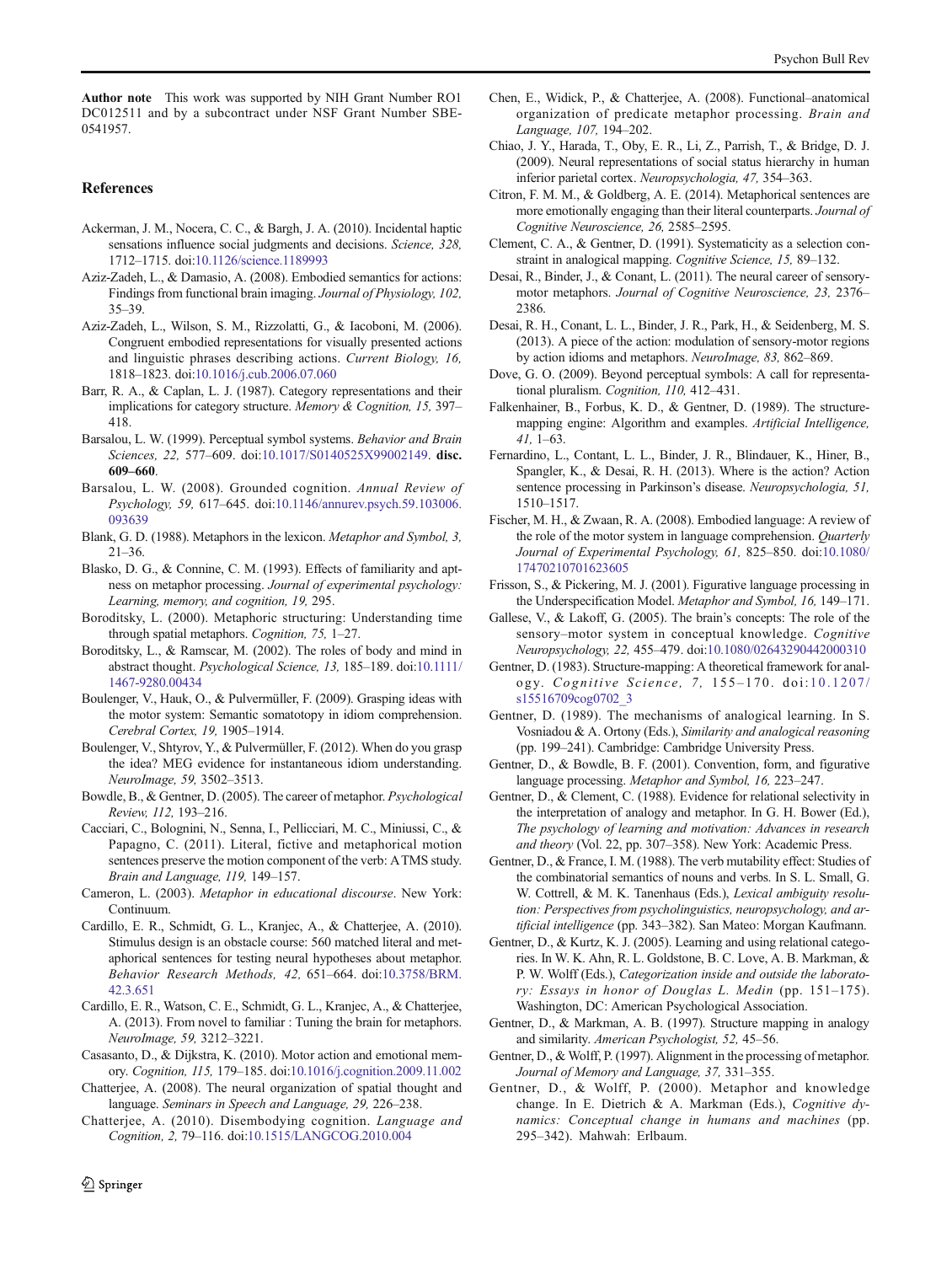- <span id="page-8-0"></span>Gentner, D., Bowdle, B., Wolff, P., & Boronat, C. (2001). Metaphor is like analogy. In D. Gentner, K. J. Holyoak, & B. N. Kokinov (Eds.), The analogical mind: Perspectives from cognitive science (pp. 199– 253). Cambridge: MIT Press.
- Gibbs, R. W. (1994). The poetics of mind: Figurative thought, language, and understanding. Cambridge: Cambridge University Press.
- Gibbs, R. W. (2006a). Embodiment and cognitive science. Cambridge: Cambridge University Press.
- Gibbs, R. W. (2006b). Metaphor interpretation as embodied simulation. Mind and Language, 21, 434–458.
- Gibbs, R. W., Costa Lima, P. L., & Francozo, E. (2004). Metaphor is grounded in embodied experience. Journal of Pragmatics, 36, 1189–1210.
- Giora, R. (1997). Understanding figurative and literal language: The graded salience hypothesis. Cognitive Linguistics, 8, 183–206.
- Giora, R. (1999). On the priority of salient meanings: Studies of literal and figurative language. Journal of Pragmatics, 31, 919–929.
- Giora, R. (2003). On our mind: Salience, context, and figurative language. New York: Oxford University Press.
- Glenberg, A. M. (2010). Embodiment as a unifying perspective for psychology. Wiley Interdisciplinary Reviews: Cognitive Science, 1, 586–596. doi[:10.1002/wcs.55](http://dx.doi.org/10.1002/wcs.55)
- Glenberg, A. M., & Kaschak, M. P. (2002). Grounding language in action. Psychonomic Bulletin & Review, 9, 558–565. doi[:10.3758/](http://dx.doi.org/10.3758/BF03196313) [BF03196313](http://dx.doi.org/10.3758/BF03196313)
- Glucksberg, S. (2001). Understanding figurative language: From metaphors to idioms. Oxford: Oxford University Press.
- Glucksberg, S., & Keysar, B. (1990). Understanding metaphoric comparisons: Beyond similarity. Psychological Review, 97, 3–18. doi:[10.](http://dx.doi.org/10.1037/0033-295X.97.1.3) [1037/0033-295X.97.1.3](http://dx.doi.org/10.1037/0033-295X.97.1.3)
- Glucksberg, S., & McGlone, M. S. (2001). Understanding figurative language: From metaphors to idioms. Oxford: Oxford University Press.
- Glucksberg, S., McGlone, M. S., & Manfredi, D. (1997). Property attribution in metaphor comprehension. Journal of Memory and Language, 36, 50–67.
- Glucksberg, S., Newsome, M. R., & Goldvarg, Y. (2001). Inhibition of the literal: Filtering metaphor-irrelevant information during metaphor comprehension. Metaphor and Symbol, 16, 277–298.
- Hauk, O., Johnsrude, I., & Pulvermüller, F. (2004). Somatotopic representation of action words in human motor and premotor cortex. Neuron, 41, 301–307. doi[:10.1016/S0896-6273\(03\)00838-9](http://dx.doi.org/10.1016/S0896-6273(03)00838-9)
- Heine, B. (1997). Cognitive foundations of grammar. Oxford: Oxford University Press.
- Honeck, R. P., Kibler, C. T., & Firment, M. J. (1987). Figurative language and psychological views of categorization: Two ships in the night? In R. E. Haskell (Ed.), Cognition and symbolic structures: The psychology of metaphoric transformation (pp. 103– 120). Norwood: Ablex.
- Humphreys, G. F., Newling, K., Jennings, C., & Gennari, S. P. (2013). Motion and actions in language: Semantic representations in occipito-temporal cortex. Brain and Language, 125, 94–105.
- Johnson, A. T. (1996). Comprehension of metaphors and similes: A reaction time study. Metaphor and Symbolic Activity, 11, 145–159.
- Johnson, M. G., & Malgady, R. G. (1979). Some cognitive aspects of figurative language: Association and metaphor. Journal of Psycholinguistic Research, 8, 249–265.
- Kable, J. W., Lease-Spellmeyer, J., & Chatterjee, A. (2002). Neural substrates of action event knowledge. Journal of Cognitive Neuroscience, 14, 795–805.
- Kable, J. W., Kan, I. P., Wilson, A., Thompson-Schill, S. L., & Chatterjee, A. (2005). Conceptual representations of action in the lateral temporal cortex. Journal of Cognitive Neuroscience, 17, 1855–1870. doi:[10.1162/089892905775008625](http://dx.doi.org/10.1162/089892905775008625)
- Kemmerer, D., Castillo, J. G., Talavage, T., Patterson, S., & Wiley, C. (2008). Neuroanatomical distribution of five semantic components

of verbs: Evidence from fMRI. Brain and Language, 107, 16–43. doi:[10.1016/j.bandl.2007.09.003](http://dx.doi.org/10.1016/j.bandl.2007.09.003)

- Kövecses, Z. (1986). Metaphors of anger, pride, and love. Philadelphia: John Benjamins.
- Kövecses, Z. (2005). Metaphor in culture: Universality and variation. Cambridge: Cambridge University Press.
- Lacey, S., Stilla, R., & Sathian, K. (2012). Metaphorically feeling: comprehending textural metaphors activates somatosensory cortex. Brain and Language, 120, 416–421.
- Lakoff, G. (1987). Women, fire, and dangerous things. Chicago: University of Chicago Press.
- Lakoff, G., & Johnson, M. (1980). Metaphors we live by. Chicago: University of Chicago Press.
- Lakoff, G., & Johnson, M. (1999). Philosophy in the flesh: The embodied mind and its challenge to western thought. New York: Basic Books.
- Lakoff, G., & Turner, M. (1989). More than cool reason: A field guide to poetic metaphor. Chicago: University of Chicago Press.
- Lebois, L. A. M., Wilson-Mendenhall, C. D., & Barsalou, L. W. (2014). Are automatic conceptual cores the gold standard of semantic processing? The context-dependence of spatial meaning in grounded congruency effects. Cognitive Science. Advance online publication.. doi:[10.1111/cogs.12174](http://dx.doi.org/10.1111/cogs.12174)
- Lehrer, A. (1990). Polysemy, conventionality, and the structure of the lexicon. Cognitive Linguistics, 1, 207–246.
- Mahon, B. Z., & Caramazza, A. (2008). A critical look at the embodied cognition hypothesis and a new proposal for grounding conceptual content. Journal of Physiology, 102, 59–70. doi:[10.1016/j.](http://dx.doi.org/10.1016/j.jphysparis.2008.03.004) [jphysparis.2008.03.004](http://dx.doi.org/10.1016/j.jphysparis.2008.03.004)
- Markman, A. B., & Gentner, D. (1993). Structural alignment during similarity comparisons. Cognitive Psychology, 25, 431–467.
- Markman, A. B., & Stilwell, C. H. (2001). Role-governed categories. Journal of Experimental and Theoretical Intelligence, 13, 329–358.
- Mashal, N., Faust, M., Hendler, T., & Jung-Beeman, M. (2007). An fMRI investigation of the neural correlates underlying the processing of novel metaphoric expressions. Brain and Language, 100, 115–126. doi:[10.1016/j.bandl.2005.10.005](http://dx.doi.org/10.1016/j.bandl.2005.10.005)
- Meier, B. P., & Robinson, M. D. (2004). Why the sunny side is up: Associations between affect and vertical position. Psychological Science, 15, 243–247.
- Miller, G. A. (1979). Images and models, similes and metaphors. In A. Ortony (Ed.), Metaphor and thought (pp. 202–253). Cambridge: Cambridge University Press. doi: [10.1017/](http://dx.doi.org/10.1017/CBO9781139173865.019) [CBO9781139173865.019](http://dx.doi.org/10.1017/CBO9781139173865.019)
- Murphy, G. L. (1996). On metaphoric representation. Cognition, 60, 173– 204. doi[:10.1016/0010-0277\(96\)00711-1](http://dx.doi.org/10.1016/0010-0277(96)00711-1)
- Murphy, G. L. (1997). Reasons to doubt the present evidence for metaphoric representation. Cognition, 62, 99–108. doi[:10.1016/S0010-](http://dx.doi.org/10.1016/S0010-0277(96)00725-1) [0277\(96\)00725-1](http://dx.doi.org/10.1016/S0010-0277(96)00725-1)
- Obert, A., Gierski, F., Calmus, A., Portefaix, C., Declercq, C., Pierot, L., & Caillies, S. (2014). Differential bilateral involvement of the parietal gyrus during predicative metaphor processing: An auditory fMRI study. Brain and Language, 137, 112–119.
- Ortony, A. (1979). Beyond literal similarity. Psychological Review, 86, 161–180. doi[:10.1037/0033-295X.86.3.161](http://dx.doi.org/10.1037/0033-295X.86.3.161)
- Ortony, A. (1993). Metaphor and thought (2nd ed.). Cambridge: Cambridge University Press.
- Pecher, D., & Zwaan, R. A. (Eds.). (2005). Grounding cognition: The role of perception and action in memory, language, and thinking. Cambridge: Cambridge University Press.
- Raposo, A., Moss, H. E., Stamatakis, E. A., & Tyler, L. K. (2009). Modulation of motor and premotor cortices by actions, action words and action sentences. Neuropsychologia, 47, 388–396. doi[:10.1016/](http://dx.doi.org/10.1016/j.neuropsychologia.2008.09.017) [j.neuropsychologia.2008.09.017](http://dx.doi.org/10.1016/j.neuropsychologia.2008.09.017)
- Reilly, J., Westbury, C., Kean, J., & Peelle, J. E. (2012). Arbitrary symbolism in natural language revisited: When word forms carry meaning. PLoS ONE, 7, e42286. doi:[10.1371/journal.pone.0042286](http://dx.doi.org/10.1371/journal.pone.0042286)